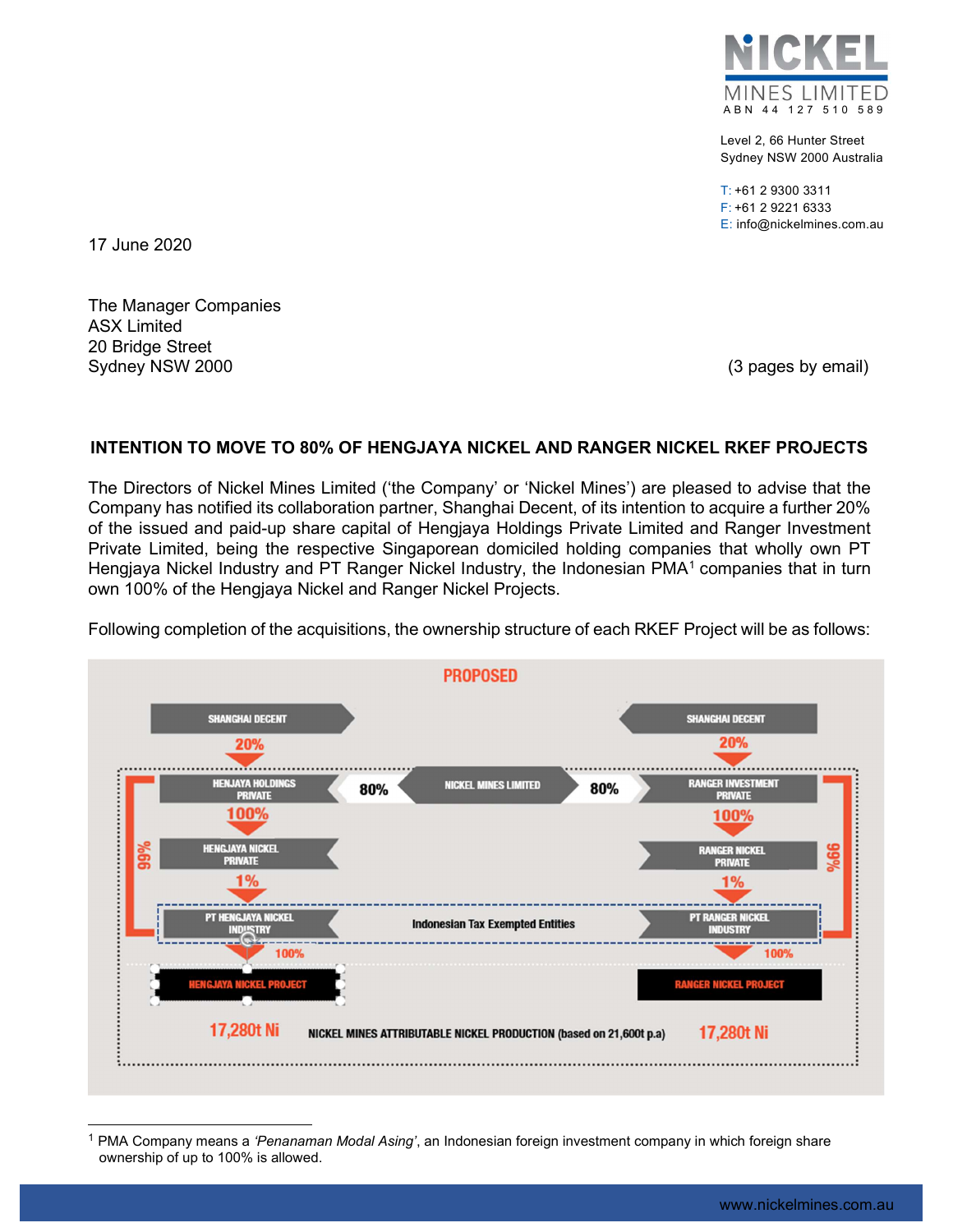In exercising its contractual rights to acquire the additional 20% interest in each Project, the Company shall pay Shanghai Decent (or its nominees) US\$60 million together with 20% of the undistributed retained earnings attributable to Shanghai Decent remaining in both PT Hengjaya Nickel Industry and PT Ranger Nickel Industry.

The Company will use funds raised in the recently completed A\$231 million Accelerated Non-Renounceable Entitlement Offer to fund the acquisition which is scheduled to complete on 30 June 2020.

Commenting on the Company's decision to increase its ownership interests in both RKEF Projects, Nickel Mines' Managing Director Justin Werner said:

"The decision to increase the Company's ownership of the Hengjaya Nickel and Ranger Nickel RKEF Projects will, based on recent production levels, see Nickel Mines' annualised attributable nickel production increase to nearly 35,000 tonnes from the second half of 2020 and cement the Company's status as a globally significant low-cost nickel producer and a tier-1 nickel investment exposure among our global peer group."

## For further information please contact

Justin Werner Cameron Peacock +62 813 8191 2391 +61 439 908 732

pjn10383

Managing Director **Investor Relations and Business Development** jwerner@nickelmines.com.au cpeacock@nickelmines.com.au